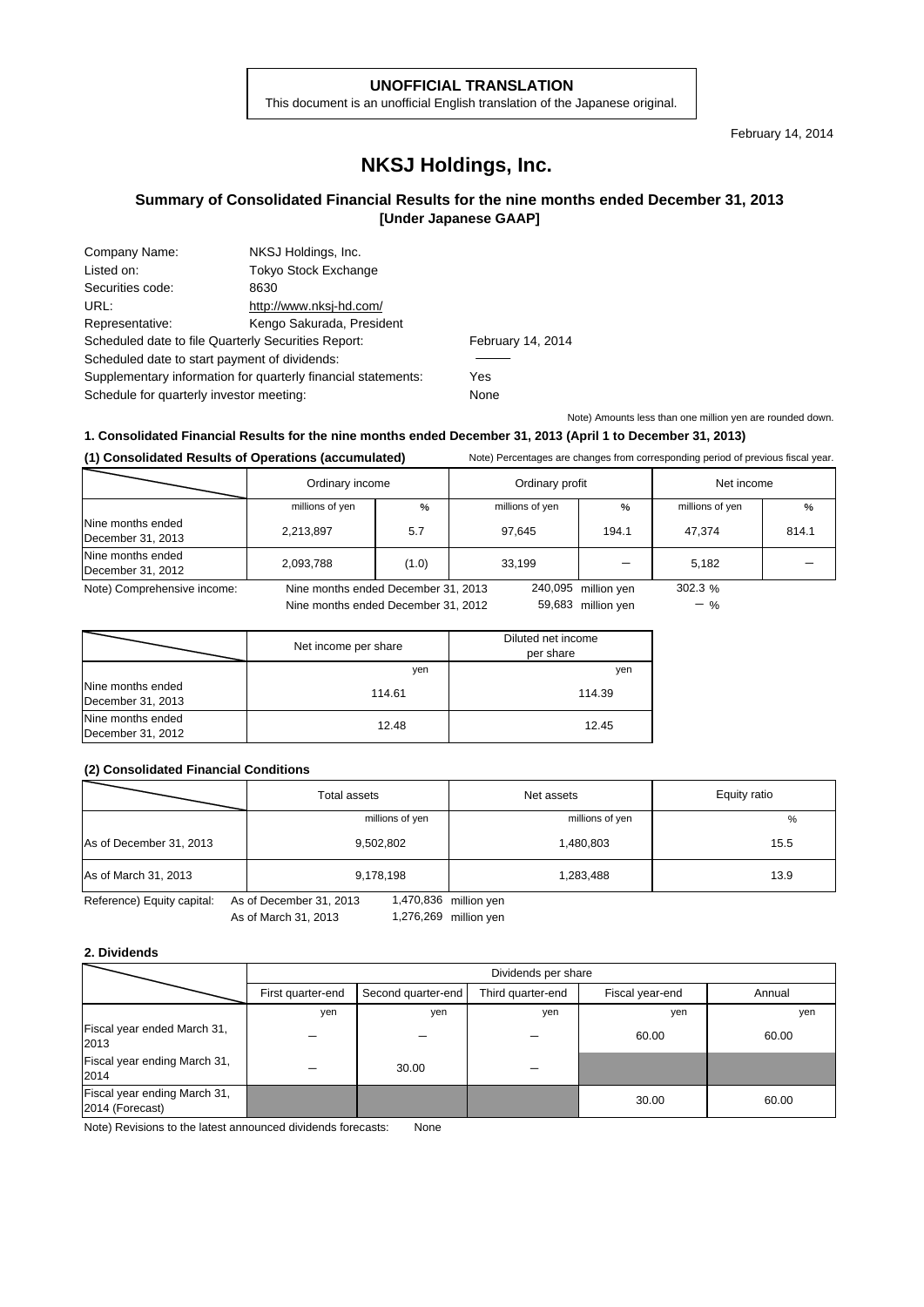#### **3. Forecasts of Consolidated Financial Results for the fiscal year ending March 31, 2014 (April 1, 2013 to March 31, 2014)**

Note) Percentages are changes from previous fiscal year.

|           | Ordinary income |      | Ordinary profit |      | Net income      |      | Net income<br>per share |
|-----------|-----------------|------|-----------------|------|-----------------|------|-------------------------|
|           | millions of yen | $\%$ | millions of yen | %    | millions of yen | %    | yen                     |
| Full year | 2,910,000       | 2.3  | 138,000         | 31.7 | 72,000          | 65.1 | 173.83                  |

Note) Revisions to the latest announced forecasts of financial results: None

#### **(Notes)**

- (1) Changes in significant subsidiaries during the nine months ended December 31, 2013 (changes in specified subsidiaries resulting in changes in the scope of consolidation): Yes
	- Increase: 1 (Company Name: Maritima Seguros S.A.)
	- Decrease:  $-$  (Company Name:  $-$ )
- (2) Application of accounting methods used specifically for the preparation of the quarterly consolidated financial statements: Yes
- (3) Changes in accounting policies, changes in accounting estimations, and retrospective restatements

| (1) Changes in accounting policies due to revisions to accounting standards: |                    | None |
|------------------------------------------------------------------------------|--------------------|------|
| (2) Changes in accounting policies due to reasons other than the above:      |                    | None |
| 3 Changes in accounting estimations:                                         |                    | None |
| (4) Retrospective restatements:                                              |                    | None |
| (4) Number of shares outstanding (Common stock):                             |                    |      |
| (1) Total shares outstanding including treasury stock:                       |                    |      |
| As of December 31, 2013                                                      | 415,352,294 shares |      |
| As of March 31, 2013                                                         | 415,352,294 shares |      |
| 2 Treasury stock:                                                            |                    |      |
| As of December 31, 2013                                                      | 3,752,738 shares   |      |
| As of March 31, 2013                                                         | 626,137 shares     |      |
| 3) Average number of shares outstanding:                                     |                    |      |
| For the nine months ended December 31, 2013                                  | 413,317,775 shares |      |
| For the nine months ended December 31, 2012                                  | 415,075,917 shares |      |

#### **(Expression of implementation status of quarterly review procedures)**

This summary is outside the scope of the quarterly review procedures which are required by the Financial Instruments and Exchange Act, but the review procedures of the quarterly financial statements have been completed.

#### **(Notes for using forecasts of financial results, etc.)**

The forecasts included in this document are based on the currently available information and certain assumptions that we believe reasonable. Accordingly, the actual results, etc. may differ materially from those projected herein depending on various factors.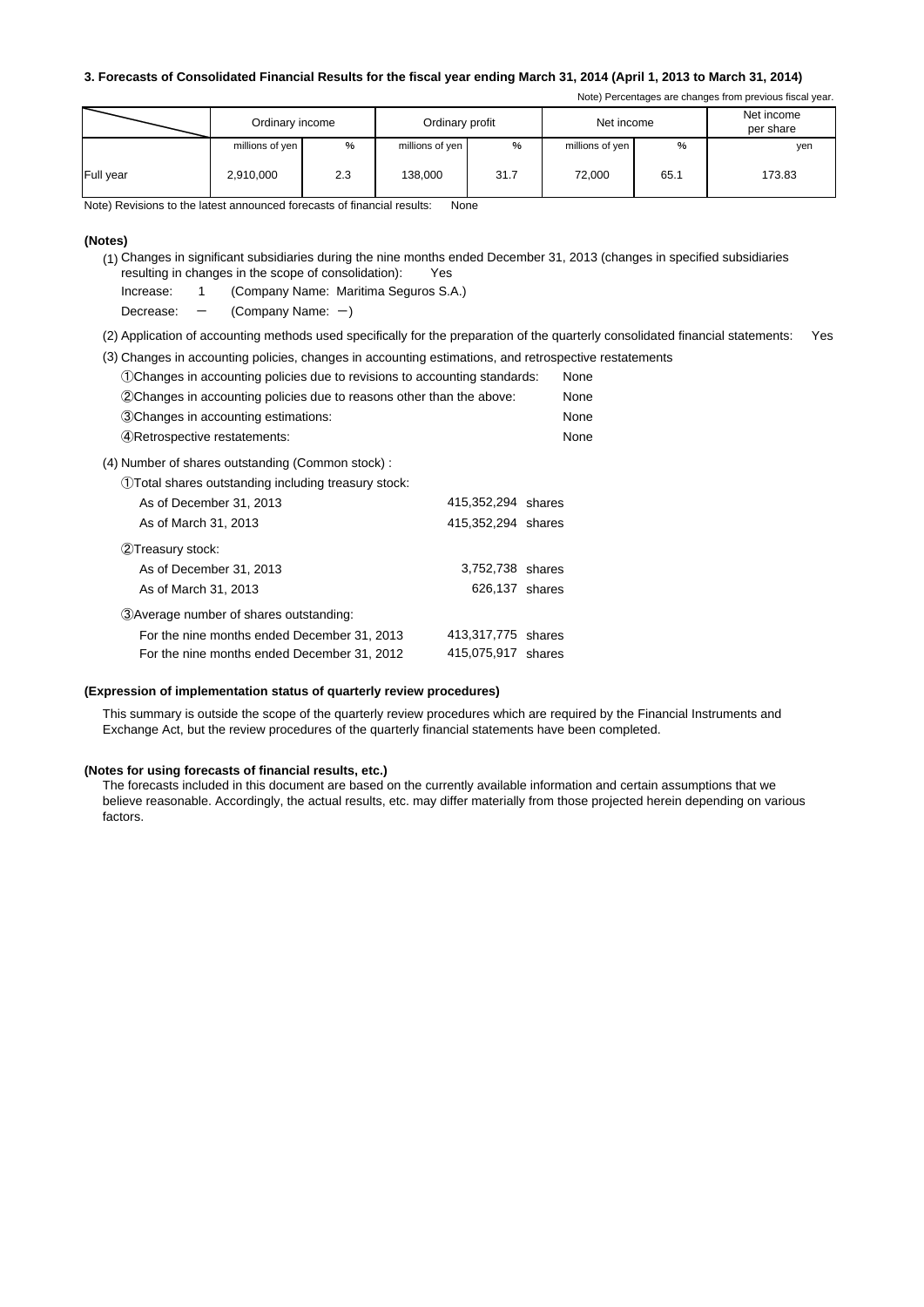## Contents – Appendices

| 1. Qualitative Information Related to Consolidated Financial Results for the nine months ended                                                                                                                                      |                         |
|-------------------------------------------------------------------------------------------------------------------------------------------------------------------------------------------------------------------------------------|-------------------------|
|                                                                                                                                                                                                                                     | $\overline{2}$          |
| (1) Qualitative Information Related to Consolidated Results of Operations <b>manually construct in the Information</b>                                                                                                              | 2                       |
| (2) Qualitative Information Related to Consolidated Financial Condition manufacture intermedition and the intermediation                                                                                                            | $\overline{2}$          |
| (3) Qualitative Information Related to the Forecasts of Consolidated Financial Results <b>multimetary construents</b>                                                                                                               | 3                       |
| 2. Information Concerning Notes in Summarized Information <b>manufacture in the Concerning Notes</b> in Summarized Information <b>manufacture</b>                                                                                   | -3                      |
| (1) Application of Accounting Methods Used Specifically for the Preparation of                                                                                                                                                      |                         |
|                                                                                                                                                                                                                                     | $\overline{\mathbf{3}}$ |
|                                                                                                                                                                                                                                     |                         |
|                                                                                                                                                                                                                                     | $\overline{4}$          |
| (2) Quarterly Consolidated Statement of Income and                                                                                                                                                                                  |                         |
|                                                                                                                                                                                                                                     |                         |
|                                                                                                                                                                                                                                     |                         |
|                                                                                                                                                                                                                                     | - 8                     |
|                                                                                                                                                                                                                                     | - 9                     |
|                                                                                                                                                                                                                                     | 9                       |
| (2) Premiums Written and Claims Paid by Business Lines (Consolidated) manual manufacture manufacture 10                                                                                                                             |                         |
|                                                                                                                                                                                                                                     | 11                      |
|                                                                                                                                                                                                                                     | 12                      |
| (5) Derivative Transactions (Consolidated) <b>multimeral constructions</b> contains an analyzing construction of the construction of the construction of the construction of the construction of the construction of the constructi | 13                      |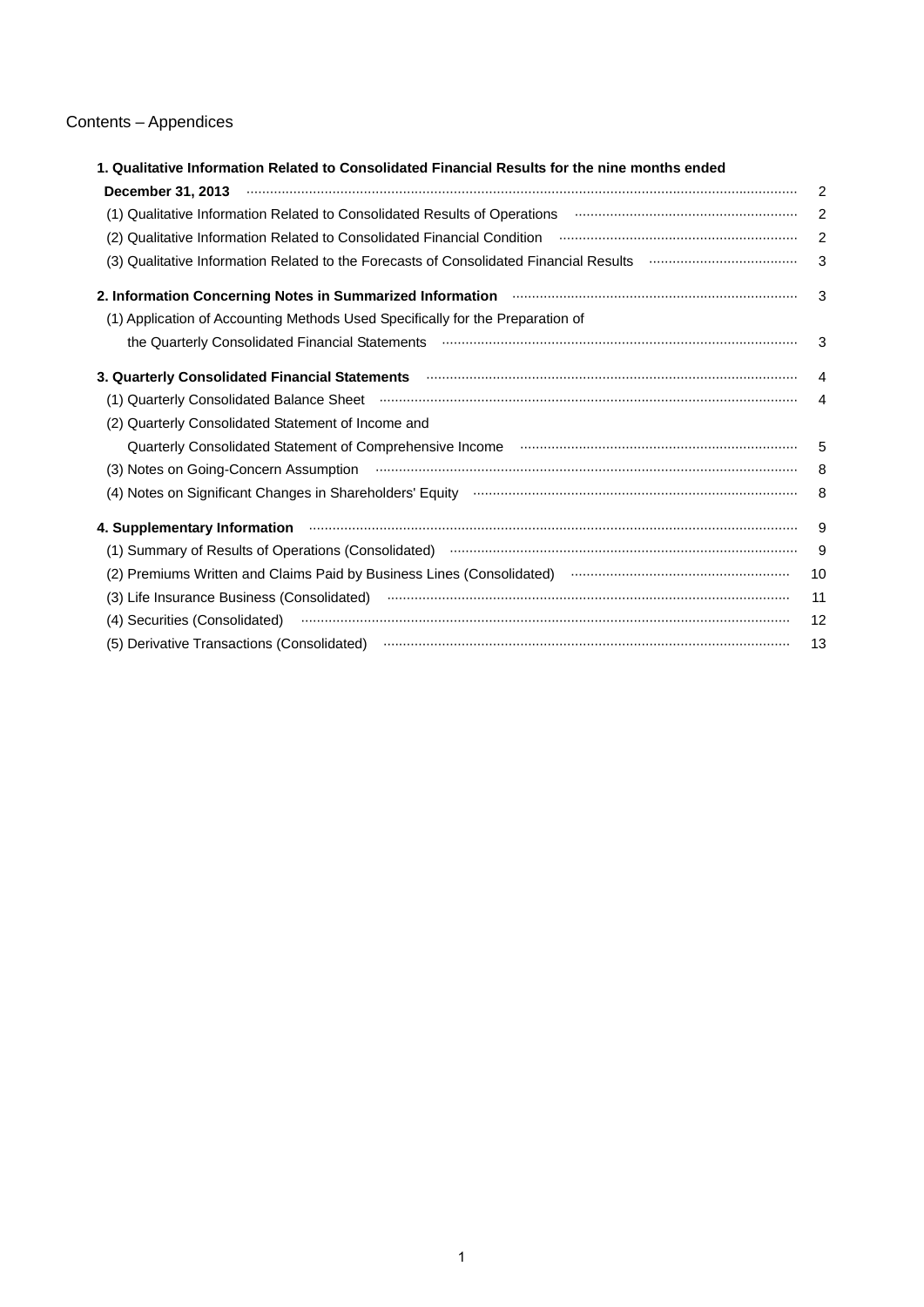## **1. Qualitative Information Related to Consolidated Financial Results for the nine months ended December 31, 2013**

(1) Qualitative Information Related to Consolidated Results of Operations

During the nine months ended December 31, 2013, the Japanese economy saw improved corporate earnings and firm public works spending, due partly to economic policies, monetary easing and other measures to end deflation. Personal consumption also increased, supported in part by surging demand ahead of a hike in the consumption tax rate. As a result, the Japanese economy continued to gradually recover on the whole.

Under these circumstances, the NKSJ Group's consolidated financial results for the nine months ended December 31, 2013 were as follows:

Ordinary income for the nine months ended December 31, 2013 was 2,213.8 billion yen, an increase of 120.1 billion yen compared with the same period last year. This reflected underwriting income of 2,037.0 billion yen, investment income of 167.0 billion yen and other ordinary income of 9.8 billion yen. Meanwhile, ordinary expenses for the period were 2,116.2 billion yen, an increase of 55.6 billion yen from the same period last year. This reflected underwriting expenses of 1,754.9 billion yen, investment expenses of 22.7 billion yen, operating, general and administrative expenses of 326.6 billion yen and 11.9 billion yen of other ordinary expenses.

As a result of the foregoing, NKSJ Holdings, Inc. (the "Company") reported ordinary profit, calculated as ordinary income minus ordinary expenses, of 97.6 billion yen, an increase of 64.4 billion yen compared with the same period last year.

The Company posted net income, after extraordinary items, net of income taxes and deferred income taxes and income attributable to non-controlling interests, of 47.3 billion yen, an increase of 42.1 billion yen compared with the same period last year.

(2) Qualitative Information Related to Consolidated Financial Condition

Total assets as of December 31, 2013 amounted to 9,502.8 billion yen on a consolidated basis, an increase of 324.6 billion yen from March 31, 2013. This mainly reflected an increase in unrealized gains and losses on securities available for sale and others.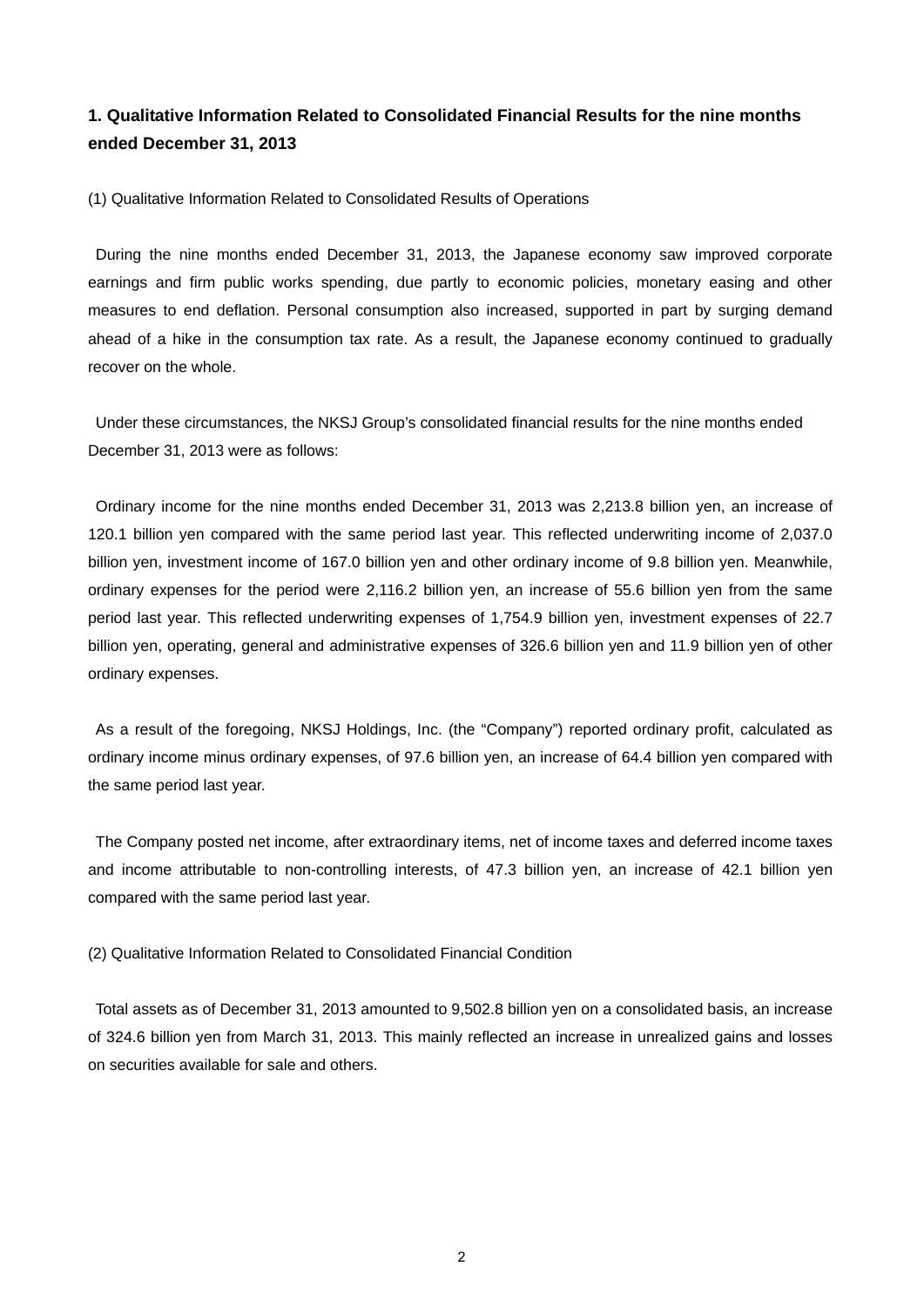(3) Qualitative Information Related to the Forecasts of Consolidated Financial Results

For the fiscal year ending March 31, 2014 (full year), the Company is forecasting consolidated ordinary income of 2,910.0 billion yen, ordinary profit of 138.0 billion yen, and net income of 72.0 billion yen. There is no change from the forecasts in the Summary of Consolidated Financial Results disclosed on November 19, 2013.

## **2. Information Concerning Notes in the Summarized Information**

(1) Application of Accounting Methods Used Specifically for the Preparation of the Quarterly Consolidated Financial Statements

Income tax expenses are calculated by multiplying net income before income taxes by an estimated effective tax rate, which is a reasonable estimate of the effective tax rate after applying tax effect accounting to net income before income taxes for the fiscal year that includes this third quarter. However, if the use of this estimated effective tax rate produces significantly unreasonable results, income tax expenses are calculated by using the statutory effective tax rate.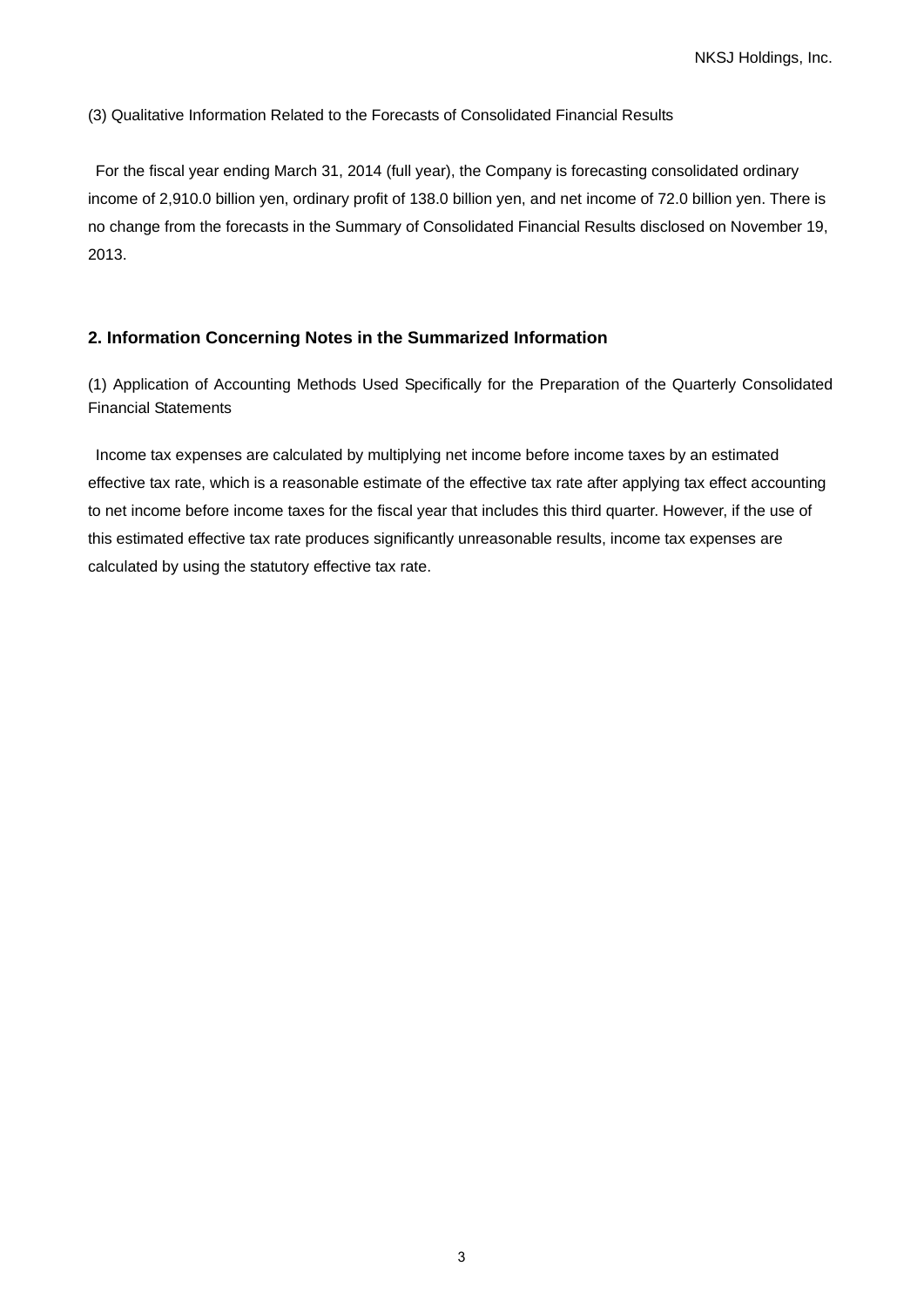## **3. Quarterly Consolidated Financial Statements**

(1) Quarterly Consolidated Balance Sheet

|                                                       |                      | (Millions of yen)       |
|-------------------------------------------------------|----------------------|-------------------------|
|                                                       | As of March 31, 2013 | As of December 31, 2013 |
| Assets:                                               |                      |                         |
| Cash and deposits                                     | 513,739              | 355,764                 |
| Call loans                                            | 66,700               | 130,800                 |
| Receivables under resale agreements                   | 80,483               | 110,981                 |
| Monetary receivables bought                           | 21,969               | 17,529                  |
| Money trusts                                          | 69,179               | 97,206                  |
| <b>Securities</b>                                     | 6,596,246            | 7,003,883               |
| Loans                                                 | 635,239              | 620,539                 |
| Tangible fixed assets                                 | 355,792              | 351,321                 |
| Intangible fixed assets                               | 56,896               | 64,199                  |
| Other assets                                          | 643,596              | 701,280                 |
| Deferred tax assets                                   | 107,938              | 38,685                  |
| Customers' liabilities for acceptances and guarantees | 35,200               | 16,000                  |
| Allowance for possible credit losses                  | (4,783)              | (5, 389)                |
| <b>Total assets</b>                                   | 9,178,198            | 9,502,802               |
| Liabilities:                                          |                      |                         |
| Underwriting funds:                                   | 7,081,082            | 7,221,424               |
| Reserve for outstanding losses and claims             | 1,001,993            | 1,036,849               |
| <b>Underwriting reserves</b>                          | 6,079,088            | 6,184,575               |
| Corporate bonds                                       | 261,560              | 261,560                 |
| <b>Other liabilities</b>                              | 352,898              | 364,223                 |
| Reserve for retirement benefits                       | 103,244              | 108,532                 |
| Reserve for retirement benefits to directors          | 53                   | 54                      |
| Reserve for bonus payments                            | 23,088               | 7,222                   |
| Reserve for bonus payments to directors               | 290                  |                         |
| Reserves under the special laws:                      | 35,519               | 41,798                  |
| Reserve for price fluctuation                         | 35,519               | 41,798                  |
| Deferred tax liabilities                              | 1,772                | 1,181                   |
| Acceptances and guarantees                            | 35,200               | 16,000                  |
| <b>Total liabilities</b>                              | 7,894,710            | 8,021,998               |
| Net assets:                                           |                      |                         |
| Shareholders' equity:                                 |                      |                         |
| Common stock                                          | 100,045              | 100,045                 |
| Capital surplus                                       | 438,567              | 438,550                 |
| Retained earnings                                     | 181,149              | 191,292                 |
| Treasury stock                                        | (1, 122)             | (8,968)                 |
| Total shareholders' equity                            | 718,640              | 720,920                 |
| Accumulated other comprehensive income:               |                      |                         |
| Unrealized gains and losses on securities available   |                      |                         |
| for sale                                              | 579,284              | 761,378                 |
| Deferred gains and losses on hedges                   | 7,653                | 6,144                   |
| Foreign currency translation adjustments              | (29, 309)            | (17,607)                |
| Total accumulated other comprehensive income          | 557,628              | 749,915                 |
| Stock acquisition rights                              | 2,027                | 1,904                   |
| Non-controlling interests                             | 5,191                | 8,062                   |
| Total net assets                                      | 1,283,488            | 1,480,803               |
| Total liabilities and net assets                      | 9,178,198            | 9,502,802               |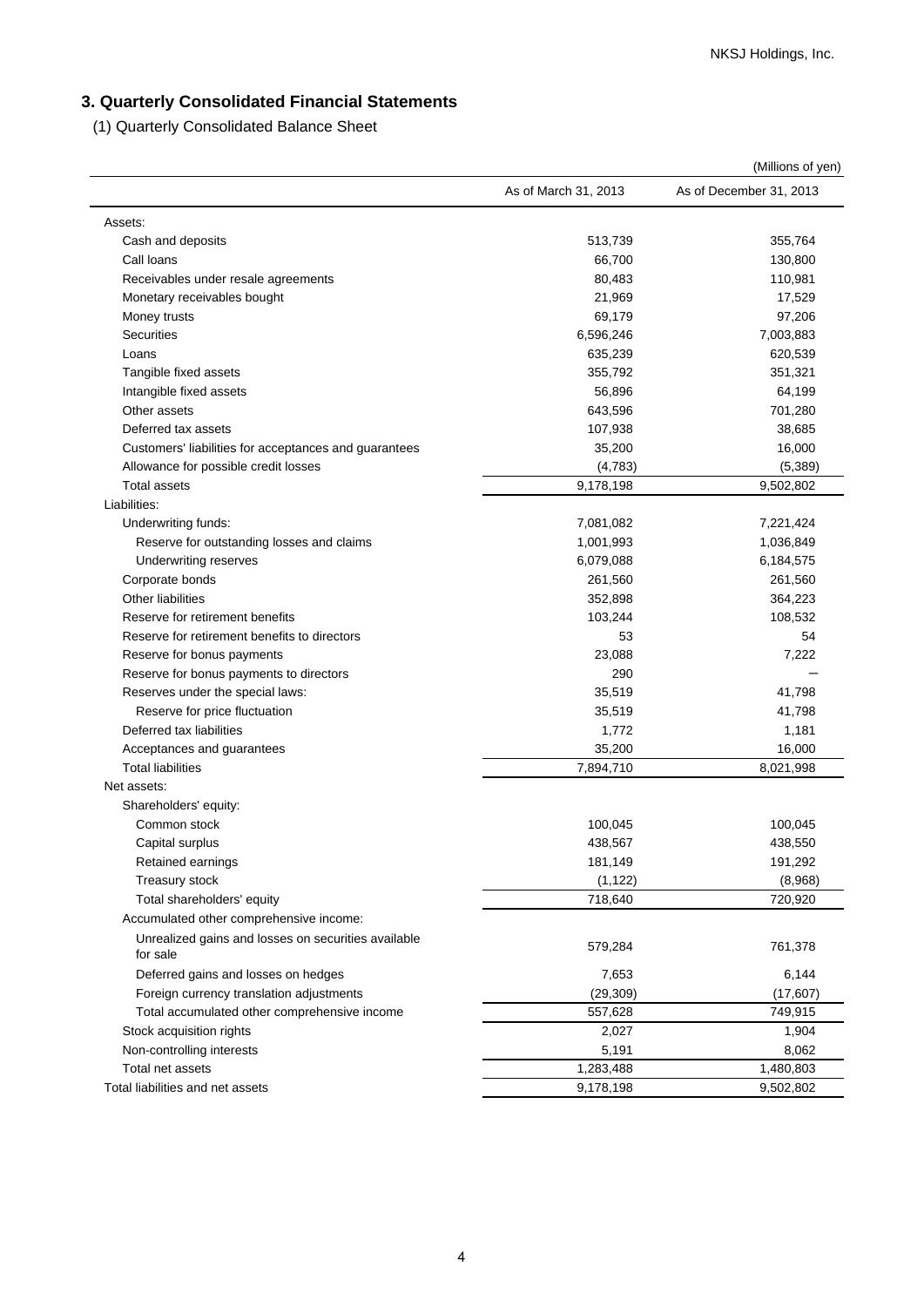(2) Quarterly Consolidated Statement of Income and Quarterly Consolidated Statement of Comprehensive Income Quarterly Consolidated Statement of Income

Nine months ended December 31, 2013

|                                                                        |                                                                             | (Millions of yen)                                                           |
|------------------------------------------------------------------------|-----------------------------------------------------------------------------|-----------------------------------------------------------------------------|
|                                                                        | Nine months ended<br>December 31, 2012<br>(April 1 to<br>December 31, 2012) | Nine months ended<br>December 31, 2013<br>(April 1 to<br>December 31, 2013) |
| Ordinary income:                                                       | 2,093,788                                                                   | 2,213,897                                                                   |
| Underwriting income:                                                   | 1,957,119                                                                   | 2,037,040                                                                   |
| Net premiums written                                                   | 1,542,813                                                                   | 1,683,708                                                                   |
| Deposits of premiums by policyholders                                  | 114,856                                                                     | 107,717                                                                     |
| Interest and dividend income on deposits of premiums, etc.             | 38,847                                                                      | 36,608                                                                      |
| Life insurance premiums written                                        | 189,776                                                                     | 200,880                                                                     |
| Reversal of reserve for outstanding losses and claims                  | 16,109                                                                      |                                                                             |
| Reversal of underwriting reserves                                      | 50,750                                                                      |                                                                             |
| Investment income:                                                     | 128,053                                                                     | 167,017                                                                     |
| Interest and dividend income                                           | 113,942                                                                     | 121,087                                                                     |
| Investment gains on money trusts                                       | 549                                                                         | 3,880                                                                       |
| Investment gains on trading securities                                 | 69                                                                          |                                                                             |
| Gains on sales of securities                                           | 51,547                                                                      | 64,993                                                                      |
| Transfer of interest and dividend income on deposits of premiums, etc. | (38, 847)                                                                   | (36, 608)                                                                   |
| Other ordinary income                                                  | 8,615                                                                       | 9,839                                                                       |
| Ordinary expenses:                                                     | 2,060,589                                                                   | 2,116,251                                                                   |
| Underwriting expenses:                                                 | 1,672,001                                                                   | 1,754,995                                                                   |
| Net claims paid                                                        | 998,990                                                                     | 984,568                                                                     |
| Loss adjustment expenses                                               | 98,350                                                                      | 102,150                                                                     |
| Net commissions and brokerage fees                                     | 280,147                                                                     | 303,943                                                                     |
| Maturity refunds to policyholders                                      | 244,854                                                                     | 212,333                                                                     |
| Life insurance claims paid and other payments                          | 46,520                                                                      | 53,662                                                                      |
| Provision for reserve for outstanding losses and claims                |                                                                             | 9,952                                                                       |
| Provision for underwriting reserves                                    |                                                                             | 84,627                                                                      |
| Investment expenses:                                                   | 64,270                                                                      | 22,723                                                                      |
| Investment losses on money trusts                                      | 84                                                                          | 354                                                                         |
| Investment losses on trading securities                                |                                                                             | 154                                                                         |
| Losses on sales of securities                                          | 5,132                                                                       | 4,305                                                                       |
| Impairment losses on securities                                        | 52,414                                                                      | 1,019                                                                       |
| Operating, general and administrative expenses                         | 316,727                                                                     | 326,616                                                                     |
| Other ordinary expenses:                                               | 7,589                                                                       | 11,916                                                                      |
| Interest paid                                                          | 5,630                                                                       | 8,770                                                                       |
| Ordinary profit                                                        | 33,199                                                                      | 97,645                                                                      |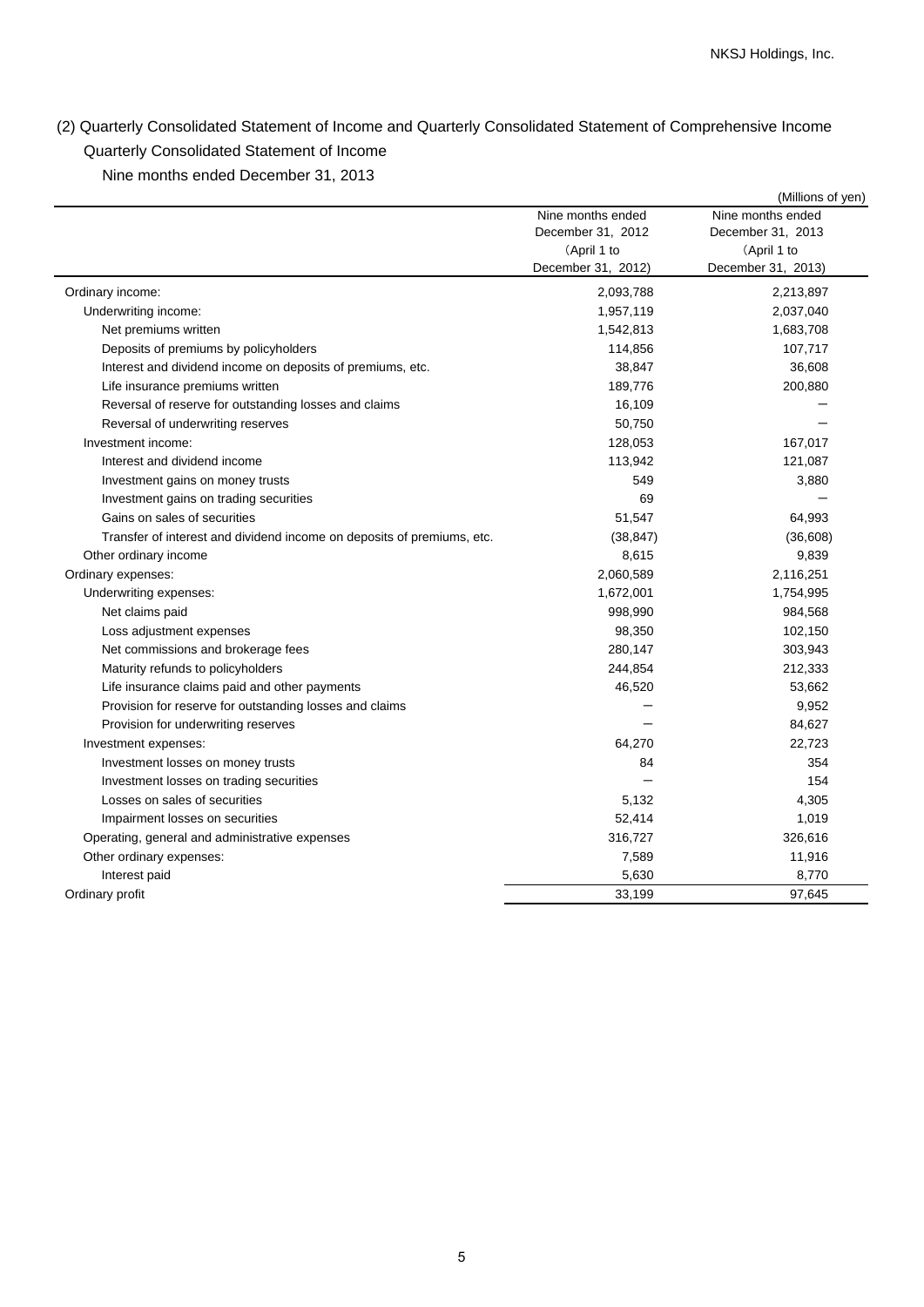NKSJ Holdings, Inc.

|                                                              |                    | (Millions of yen)  |
|--------------------------------------------------------------|--------------------|--------------------|
|                                                              | Nine months ended  | Nine months ended  |
|                                                              | December 31, 2012  | December 31, 2013  |
|                                                              | (April 1 to        | (April 1 to        |
|                                                              | December 31, 2012) | December 31, 2013) |
| Extraordinary gains:                                         | 891                | 2,240              |
| Gains on disposal of fixed assets                            | 791                | 1,897              |
| Gains on negative goodwill                                   | $\Omega$           |                    |
| Other extraordinary gains                                    | 99                 | 342                |
| Extraordinary losses:                                        | 21,435             | 29,238             |
| Losses on disposal of fixed assets                           | 288                | 1,713              |
| Impairment losses                                            | 1,997              | 3,882              |
| Provision for reserves under the special laws:               | 3,393              | 6,279              |
| Provision for reserve for price fluctuation                  | 3,393              | 6,279              |
| Other extraordinary losses                                   | 15,755             | 17,362             |
| Net income before income taxes and non-controlling interests | 12,655             | 70,647             |
| Income taxes and deferred income taxes                       | 7,321              | 22,898             |
| Net income before non-controlling interests                  | 5,333              | 47,748             |
| Income attributable to non-controlling interests             | 151                | 374                |
| Net income                                                   | 5,182              | 47,374             |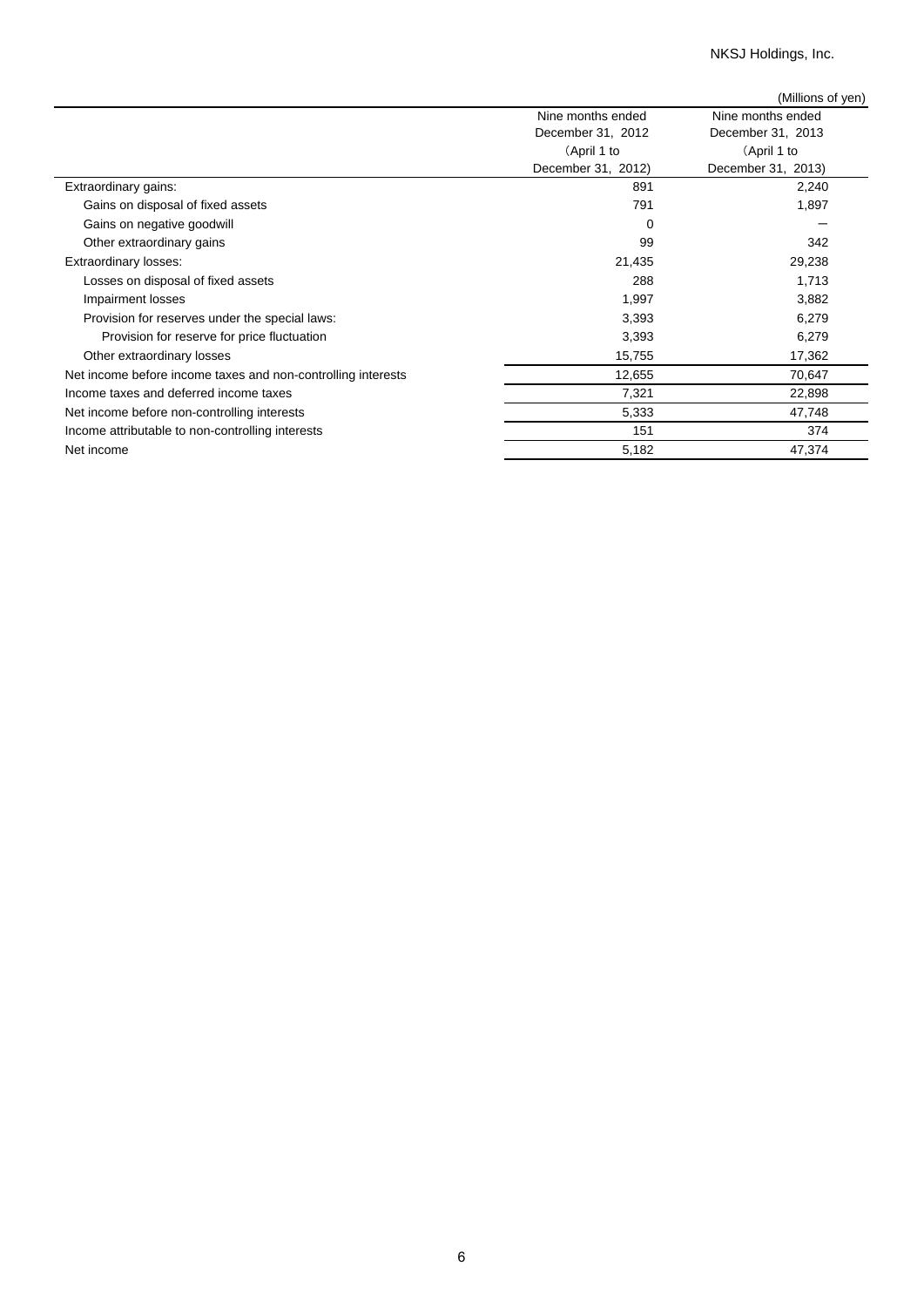## Quarterly Consolidated Statement of Comprehensive Income

Nine months ended December 31, 2013

|                                                                                            |                    | (Millions of yen)  |
|--------------------------------------------------------------------------------------------|--------------------|--------------------|
|                                                                                            | Nine months ended  | Nine months ended  |
|                                                                                            | December 31, 2012  | December 31, 2013  |
|                                                                                            | (April 1 to        | (April 1 to        |
|                                                                                            | December 31, 2012) | December 31, 2013) |
| Net Income before non-controlling interests                                                | 5,333              | 47,748             |
| Other comprehensive income:                                                                |                    |                    |
| Unrealized gains and losses on securities available for sale                               | 51,492             | 182,242            |
| Deferred gains and losses on hedges                                                        | 747                | (1,509)            |
| Foreign currency translation adjustments                                                   | 2,766              | 10,832             |
| Share of other comprehensive income of affiliates accounted for<br>under the equity method | (656)              | 780                |
| Total other comprehensive income                                                           | 54,349             | 192,346            |
| Comprehensive income                                                                       | 59,683             | 240,095            |
| (Comprehensive income attributable to)                                                     |                    |                    |
| Comprehensive income attributable to shareholders of the parent                            | 59,499             | 239,661            |
| Comprehensive income attributable to non-controlling interests                             | 184                | 433                |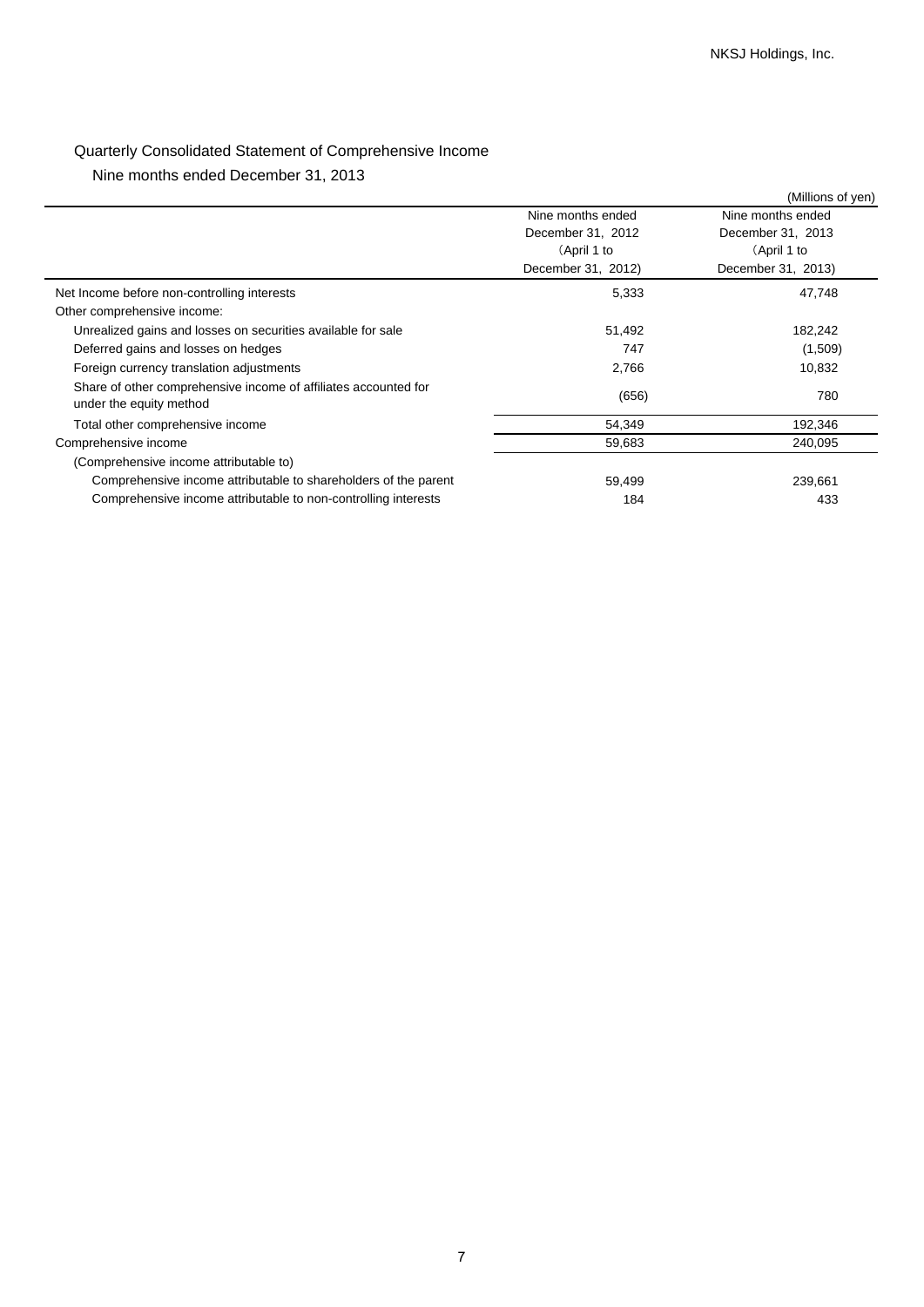(3) Notes on Going-Concern Assumption

None.

(4) Notes on Significant Changes in Shareholders' Equity

None.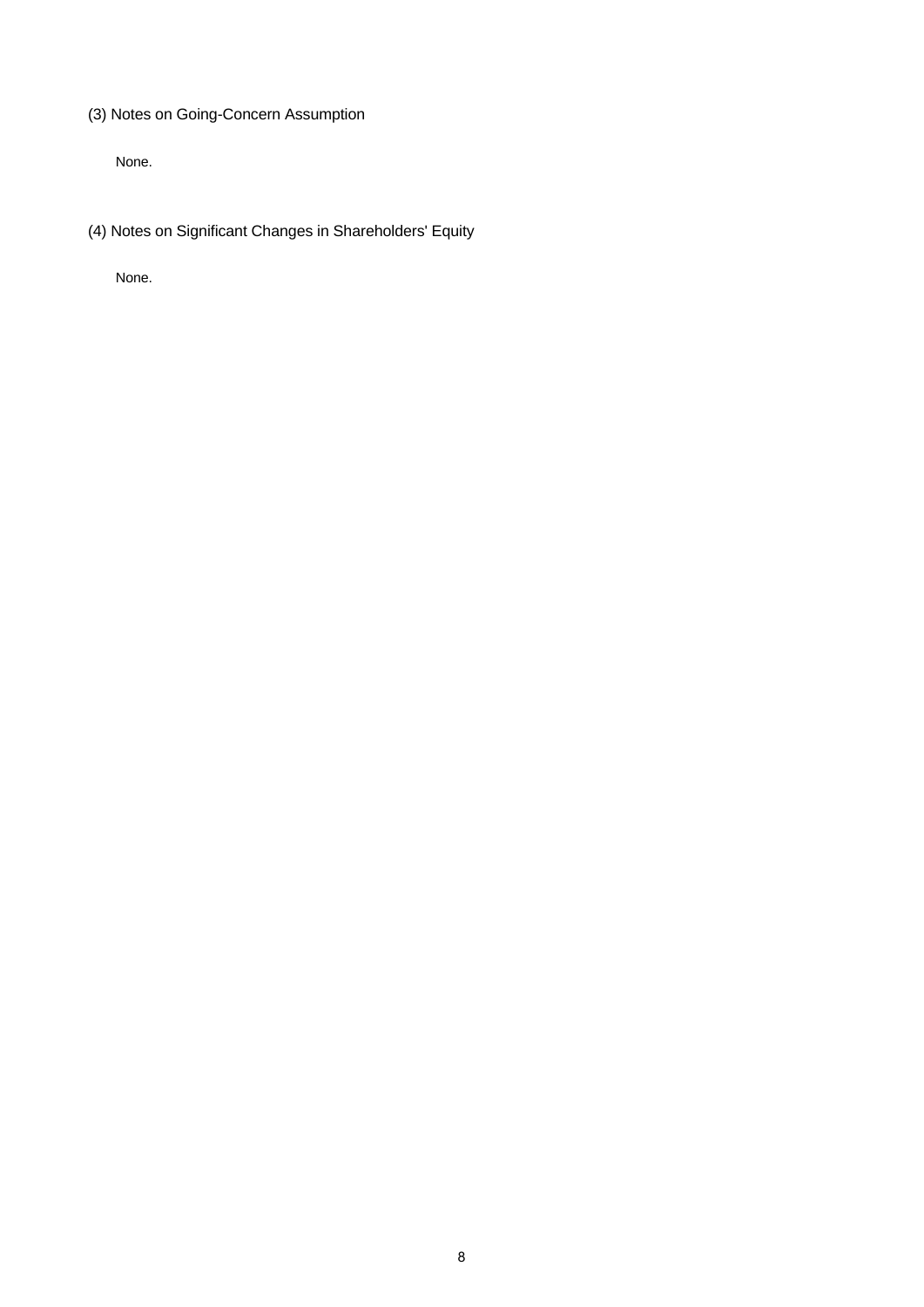# **4. Supplementary Information**

(1) Summary of Results of Operations (Consolidated)

|                                                              |                                        |                                        |                        | (Millions of yen) |
|--------------------------------------------------------------|----------------------------------------|----------------------------------------|------------------------|-------------------|
|                                                              | Nine months ended<br>December 31, 2012 | Nine months ended<br>December 31, 2013 | Increase<br>(Decrease) | Rate of<br>change |
|                                                              | (April 1 to<br>December 31, 2012)      | (April 1 to<br>December 31, 2013)      |                        |                   |
| Ordinary income and expenses:                                |                                        |                                        |                        | $\frac{0}{0}$     |
| Underwriting income:                                         | 1,957,119                              | 2,037,040                              | 79,920                 | 4.1               |
| Net premiums written                                         | 1,542,813                              | 1,683,708                              | 140,894                | 9.1               |
| Deposits of premiums by policyholders                        | 114,856                                | 107,717                                | (7, 138)               | (6.2)             |
| Life insurance premiums written                              | 189,776                                | 200,880                                | 11,103                 | 5.9               |
| Underwriting expenses:                                       | 1,672,001                              | 1,754,995                              | 82,994                 | 5.0               |
| Net claims paid                                              | 998,990                                | 984,568                                | (14, 422)              | (1.4)             |
| Loss adjustment expenses                                     | 98,350                                 | 102,150                                | 3,800                  | 3.9               |
| Net commissions and brokerage fees                           | 280,147                                | 303,943                                | 23,795                 | 8.5               |
| Maturity refunds to policyholders                            | 244,854                                | 212,333                                | (32, 520)              | (13.3)            |
| Life insurance claims paid and other payments                | 46,520                                 | 53,662                                 | 7,142                  | 15.4              |
| Investment income:                                           | 128,053                                | 167,017                                | 38,964                 | 30.4              |
| Interest and dividend income                                 | 113,942                                | 121,087                                | 7,145                  | 6.3               |
| Gains on sales of securities                                 | 51,547                                 | 64,993                                 | 13,445                 | 26.1              |
| Investment expenses:                                         | 64,270                                 | 22,723                                 | (41, 547)              | (64.6)            |
| Losses on sales of securities                                | 5,132                                  | 4,305                                  | (827)                  | (16.1)            |
| Impairment losses on securities                              | 52,414                                 | 1,019                                  | (51, 394)              | (98.1)            |
| Operating, general and administrative expenses               | 316,727                                | 326,616                                | 9,889                  | 3.1               |
| Other ordinary income and expenses                           | 1,026                                  | (2,076)                                | (3, 102)               | (302.4)           |
| Ordinary profit                                              | 33,199                                 | 97,645                                 | 64,446                 | 194.1             |
| Extraordinary gains and losses:                              |                                        |                                        |                        |                   |
| Extraordinary gains                                          | 891                                    | 2,240                                  | 1,348                  | 151.3             |
| Extraordinary losses                                         | 21,435                                 | 29,238                                 | 7,802                  | 36.4              |
| Extraordinary gains and losses                               | (20, 543)                              | (26,998)                               | (6, 454)               |                   |
| Net income before income taxes and non-controlling interests | 12,655                                 | 70,647                                 | 57,992                 | 458.2             |
| Income taxes and deferred income taxes                       | 7,321                                  | 22,898                                 | 15,577                 | 212.8             |
| Net income before non-controlling interests                  | 5,333                                  | 47,748                                 | 42,415                 | 795.2             |
| Income attributable to non-controlling interests             | 151                                    | 374                                    | 223                    | 147.8             |
| Net income                                                   | 5,182                                  | 47,374                                 | 42,191                 | 814.1             |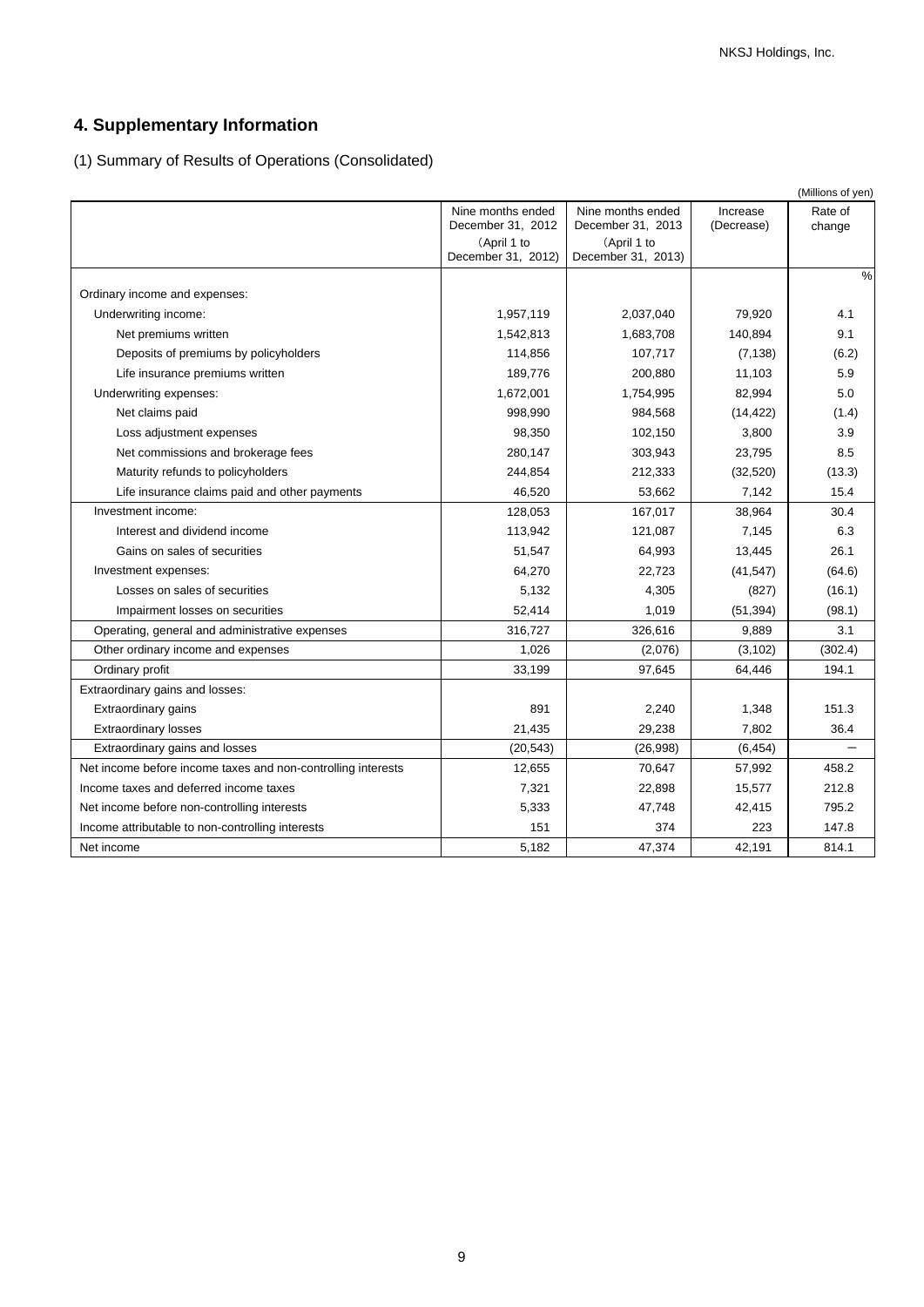## (2) Premiums Written and Claims Paid by Business Lines (Consolidated)

Direct premiums written (including deposits of premiums by policyholders)

|                                           |           |                                     |                   |           |                                     | (Millions of yen) |  |
|-------------------------------------------|-----------|-------------------------------------|-------------------|-----------|-------------------------------------|-------------------|--|
|                                           |           | Nine months ended December 31, 2012 |                   |           | Nine months ended December 31, 2013 |                   |  |
|                                           |           | (April 1 to December 31, 2012)      |                   |           | (April 1 to December 31, 2013)      |                   |  |
| <b>Business line</b>                      | Amount    | % of total<br>amount                | Rate of<br>change | Amount    | % of total<br>amount                | Rate of<br>change |  |
|                                           |           | %                                   | %                 |           | $\%$                                | %                 |  |
| Fire and allied insurance                 | 298,813   | 16.7                                | 6.0               | 321,735   | 16.6                                | 7.7 <sub>1</sub>  |  |
| Marine insurance                          | 44,340    | 2.5                                 | 0.7               | 54,191    | 2.8                                 | 22.2              |  |
| Personal accident insurance               | 222,511   | 12.4                                | (5.1)             | 221,479   | 11.4                                | (0.5)             |  |
| Voluntary automobile insurance            | 772,369   | 43.2                                | 2.9               | 824,220   | 42.5                                | 6.7               |  |
| Compulsory automobile liability insurance | 216,228   | 12.1                                | 2.6               | 242,242   | 12.5                                | 12.0              |  |
| Others                                    | 233,555   | 13.1                                | 5.8               | 273,213   | 14.1                                | 17.0              |  |
| Total                                     | 1,787,818 | 100.0                               | 2.6               | 1,937,084 | 100.0                               | 8.3               |  |
| Deposits of premiums by policyholders     | 114,856   | 6.4                                 | (8.6)             | 107,717   | 5.6                                 | (6.2)             |  |

Note) The above figures represent amounts before offsetting internal transactions among segments.

### Net premiums written

| Nine months ended December 31, 2012<br>Nine months ended December 31, 2013<br>(April 1 to December 31, 2012)<br>(April 1 to December 31, 2013) |  |  |  | (Millions of yen) |  |
|------------------------------------------------------------------------------------------------------------------------------------------------|--|--|--|-------------------|--|
|                                                                                                                                                |  |  |  |                   |  |
|                                                                                                                                                |  |  |  |                   |  |
| % of total<br>% of total<br>Rate of<br>Rate of<br><b>Business line</b><br>Amount<br>Amount<br>change<br>change<br>amount<br>amount             |  |  |  |                   |  |
| $\%$<br>%<br>%                                                                                                                                 |  |  |  | %                 |  |
| 12.3<br>1.7<br>189,212<br>13.1<br>Fire and allied insurance<br>220,357                                                                         |  |  |  | 16.5              |  |
| 2.3<br>35,990<br>1.0<br>2.6<br>43,201<br>Marine insurance                                                                                      |  |  |  | 20.0              |  |
| 9.3<br>1.4<br>8.7<br>Personal accident insurance<br>143,647<br>146,485                                                                         |  |  |  | 2.0               |  |
| 50.1<br>2.9<br>Voluntary automobile insurance<br>772,414<br>49.0<br>824,910                                                                    |  |  |  | 6.8               |  |
| Compulsory automobile liability insurance<br>206,310<br>13.4<br>8.1<br>13.2<br>222,135                                                         |  |  |  | 7.7               |  |
| 12.7<br>1.7<br><b>Others</b><br>195,237<br>13.5<br>226,617                                                                                     |  |  |  | 16.1              |  |
| 3.1<br>1,542,813<br>100.0<br>100.0<br>Total<br>1,683,708                                                                                       |  |  |  | 9.1               |  |

Note) The above figures represent amounts before offsetting internal transactions among segments.

### Net claims paid

|                                           |         |                                     |                   |         |                                     | (Millions of yen) |
|-------------------------------------------|---------|-------------------------------------|-------------------|---------|-------------------------------------|-------------------|
|                                           |         | Nine months ended December 31, 2012 |                   |         | Nine months ended December 31, 2013 |                   |
|                                           |         | (April 1 to December 31, 2012)      |                   |         | (April 1 to December 31, 2013)      |                   |
| <b>Business line</b>                      | Amount  | % of total<br>amount                | Rate of<br>change | Amount  | % of total<br>amount                | Rate of<br>change |
|                                           |         | %                                   | %                 |         | %                                   | %                 |
| Fire and allied insurance                 | 159,879 | 16.0                                | (41.2)            | 137,407 | 14.0                                | (14.1)            |
| Marine insurance                          | 17,923  | 1.8                                 | (15.1)            | 25,289  | 2.6                                 | 41.1              |
| Personal accident insurance               | 76,168  | 7.6                                 | (0.9)             | 78,273  | 8.0                                 | 2.8               |
| Voluntary automobile insurance            | 475,618 | 47.6                                | 1.1               | 464,711 | 47.2                                | (2.3)             |
| Compulsory automobile liability insurance | 174,951 | 17.5                                | (0.1)             | 173,507 | 17.6                                | (0.8)             |
| Others                                    | 94,447  | 9.5                                 | (1.5)             | 105,379 | 10.7                                | 11.6              |
| Total                                     | 998,990 | 100.0                               | (10.1)            | 984,568 | 100.0                               | (1.4)             |

Note) The above figures represent amounts before offsetting internal transactions among segments.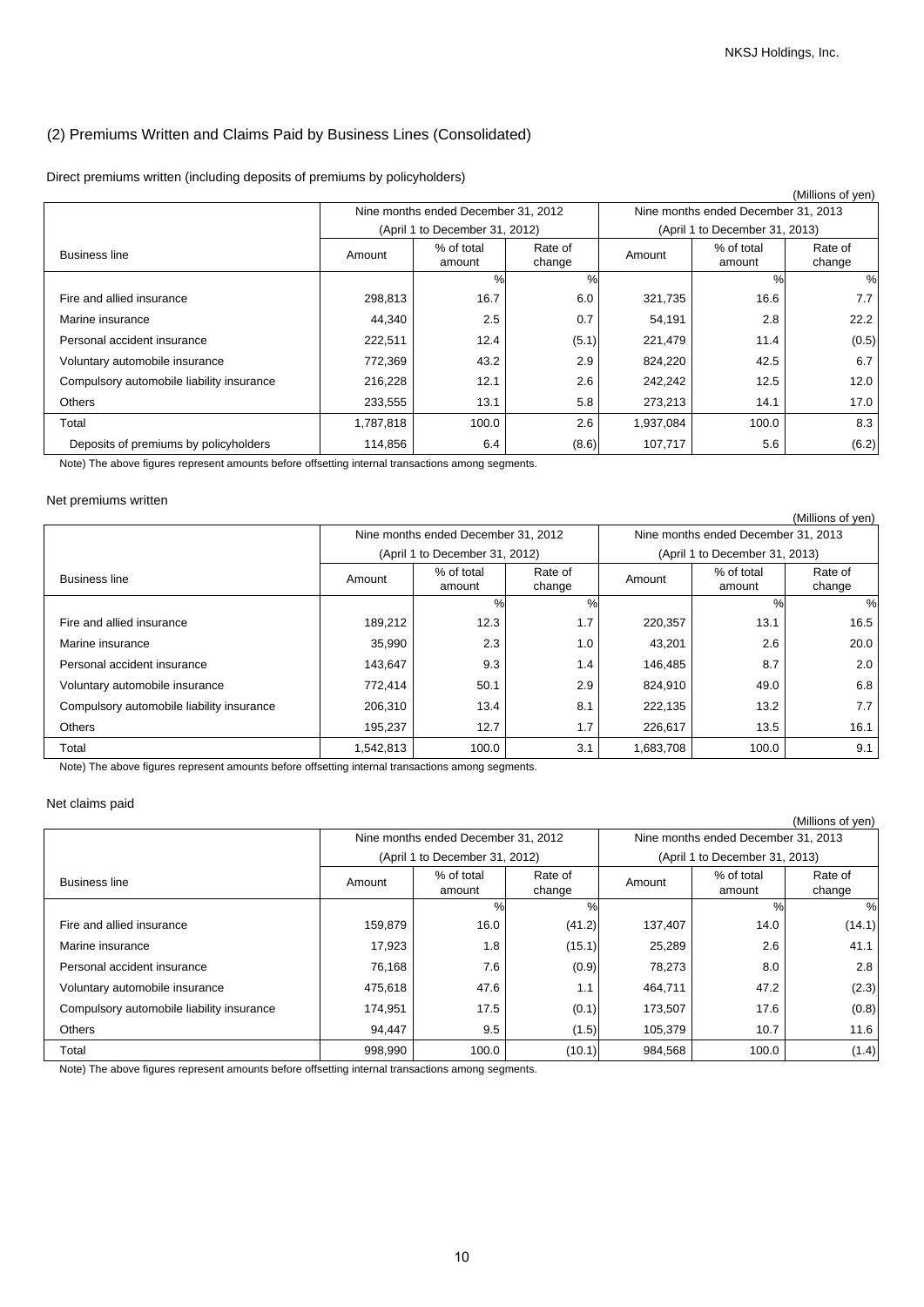## (3) Life Insurance Business (Consolidated)

### Life insurance premiums

|                         |         |                                     |         | (Millions of yen)                   |
|-------------------------|---------|-------------------------------------|---------|-------------------------------------|
|                         |         | Nine months ended December 31, 2012 |         | Nine months ended December 31, 2013 |
|                         |         | (April 1 to December 31, 2012)      |         | (April 1 to December 31, 2013)      |
|                         | Amount  | Rate of change                      | Amount  | Rate of change                      |
|                         |         | %                                   |         | %                                   |
| Life insurance premiums | 189,776 | 4.0                                 | 200,880 | 5.9                                 |

Note) The above figures represent amounts before offsetting internal transactions among segments.

### Total amount of policies in force

|                             |                      |                         | (Millions of yen) |
|-----------------------------|----------------------|-------------------------|-------------------|
|                             | As of March 31, 2013 | As of December 31, 2013 |                   |
|                             | Amount               | Amount                  | Rate of change    |
|                             |                      |                         | %                 |
| Individual insurance        | 19,604,914           | 20,404,036              | 4.1               |
| Individual annuities        | 285,051              | 282,342                 | (1.0)             |
| Group insurance             | 3,191,152            | 4,415,296               | 38.4              |
| Group annuities<br>$\cdots$ |                      |                         |                   |

Notes)

1. The above figures represent amounts before offsetting internal transactions among segments.

 2. Amounts of "Individual annuities" represent the sums of annuity fund at the beginning of annuity payment of contracts before the beginning of annuity payment and policy reserves for the contracts after the beginning of annuity payment.

#### Total amount of new policies

(Millions of yen)

|                      |                                                                                                  | Nine months ended December 31, 2012 |                                                 | Nine months ended December 31, 2013 |                               |  |  |
|----------------------|--------------------------------------------------------------------------------------------------|-------------------------------------|-------------------------------------------------|-------------------------------------|-------------------------------|--|--|
|                      |                                                                                                  | (April 1 to December 31, 2012)      |                                                 | (April 1 to December 31, 2013)      |                               |  |  |
|                      | New policies +<br>Net increase<br>net increase by<br>New policies<br>by conversion<br>conversion |                                     | New policies +<br>net increase by<br>conversion | New policies                        | Net increase<br>by conversion |  |  |
| Individual insurance | 2,148,851                                                                                        | 2,148,851                           |                                                 | 1,968,085                           | 1,968,085                     |  |  |
| Individual annuities | 7,594                                                                                            | 7,594                               |                                                 | 5,606                               | 5,606                         |  |  |
| Group insurance      | 42,938                                                                                           | 42,938                              |                                                 | 655,617                             | 655,617                       |  |  |
| Group annuities      |                                                                                                  |                                     |                                                 |                                     |                               |  |  |

Notes)

1. The above figures represent amounts before offsetting internal transactions among segments.

 2. Amounts of "New policies + net increase by conversion" for "Individual annuities" represent amounts of annuity fund at the beginning of annuity payment.

### Annualized premiums of new policies (individual insurance and individual annuities)

|                                        |        |                                     |        | (Millions of yen)                   |
|----------------------------------------|--------|-------------------------------------|--------|-------------------------------------|
|                                        |        | Nine months ended December 31, 2012 |        | Nine months ended December 31, 2013 |
|                                        |        | (April 1 to December 31, 2012)      |        | (April 1 to December 31, 2013)      |
|                                        | Amount | Rate of change                      | Amount | Rate of change                      |
|                                        |        | %                                   |        | %                                   |
| Annualized premiums of<br>new policies | 26,400 | (4.3)                               | 22,451 | (15.0)                              |

Note) The above figures represent amounts before offsetting internal transactions among segments.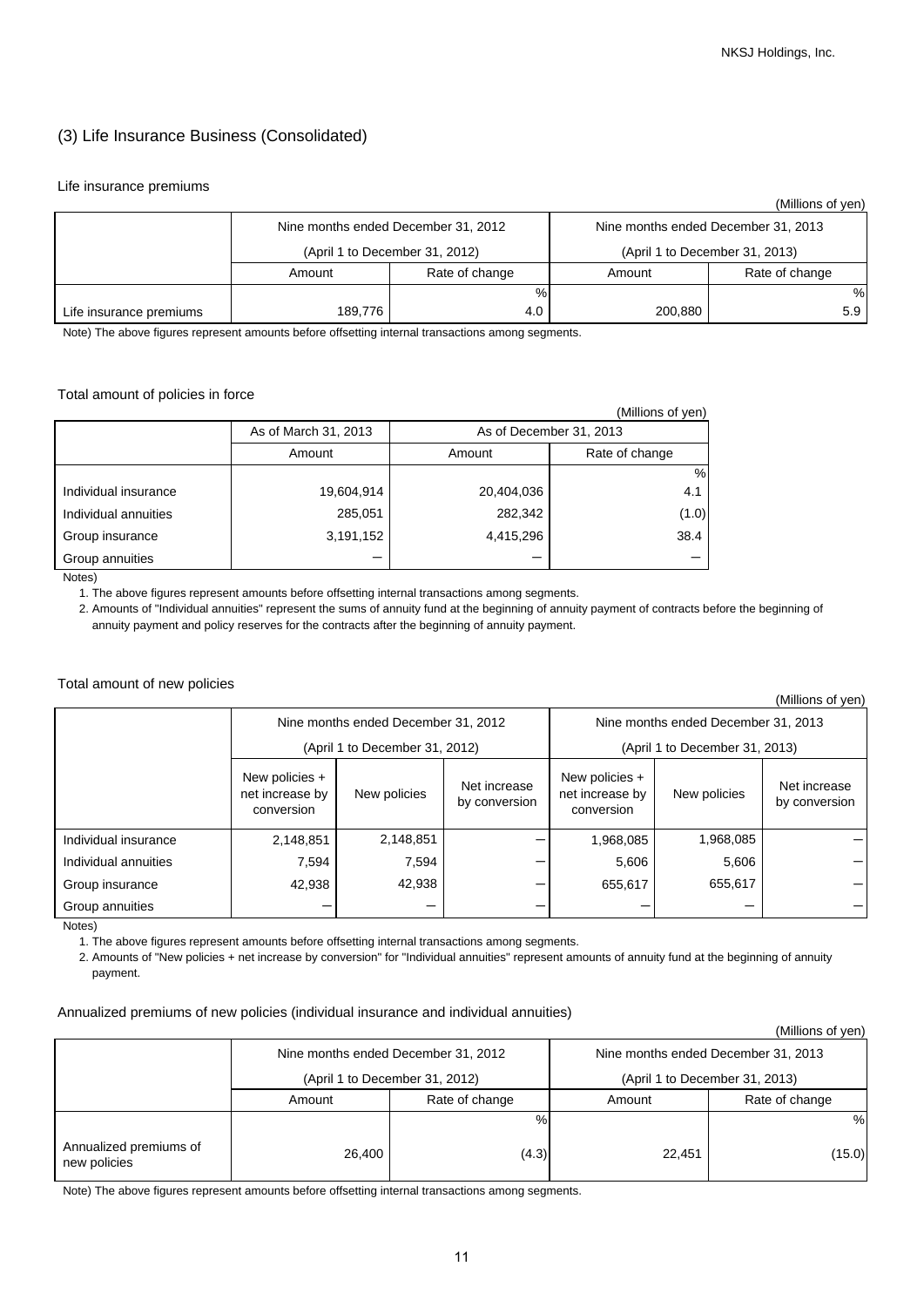## (4) Securities (Consolidated)

## 1. Bonds held to maturity

|                    |                    |                      |                                   |                    |                         | (Millions of yen)                 |
|--------------------|--------------------|----------------------|-----------------------------------|--------------------|-------------------------|-----------------------------------|
|                    |                    | As of March 31, 2013 |                                   |                    | As of December 31, 2013 |                                   |
|                    | Carrying<br>amount | Fair value           | Unrealized<br>gains and<br>losses | Carrying<br>amount | Fair value              | Unrealized<br>gains and<br>losses |
| Domestic bonds     | 1,213,783          | 1,354,093            | 140,310                           | 1,227,087          | 1,336,102               | 109,014                           |
| Foreign securities | 14,863             | 15.035               | 172                               | 11.217             | 11.329                  | 111                               |
| Total              | 1,228,646          | 1,369,128            | 140,482                           | 1,238,304          | 1,347,431               | 109,126                           |

## 2. Securities available for sale

(Millions of yen)

|                    |                            | As of March 31, 2013 |                                   | As of December 31, 2013 |                    |                                   |  |
|--------------------|----------------------------|----------------------|-----------------------------------|-------------------------|--------------------|-----------------------------------|--|
|                    | Carrying<br>Cost<br>amount |                      | Unrealized<br>gains and<br>losses | Cost                    | Carrying<br>amount | Unrealized<br>gains and<br>losses |  |
| Domestic bonds     | 2,390,320                  | 2,520,321            | 130,000                           | 2,320,645               | 2,417,683          | 97,038                            |  |
| Domestic stocks    | 842.494                    | 1,446,140            | 603,645                           | 803,986                 | 1,662,425          | 858,438                           |  |
| Foreign securities | 1,066,604                  | 1,150,554            | 83,950                            | 1.344.413               | 1,464,726          | 120,313                           |  |
| <b>Others</b>      | 94,161                     | 103.254              | 9,092                             | 69,541                  | 76.971             | 7,429                             |  |
| Total              | 4,393,581                  | 5,220,270            | 826,689                           | 4,538,587               | 5,621,807          | 1,083,219                         |  |

Notes)

| As of March 31, 2013                                                                                                                             | As of December 31, 2013                                             |
|--------------------------------------------------------------------------------------------------------------------------------------------------|---------------------------------------------------------------------|
| Securities available for sale which are considered extremely<br>difficult to figure out their fair value are not included in the<br>above table. | Same as on the left<br>1.                                           |
| 2.                                                                                                                                               | Certificate of deposit classified as cash and deposits and          |
| Certificate of deposit classified as cash and deposits and                                                                                       | 2.                                                                  |
| beneficial interests in the loan trusts, etc. classified as                                                                                      | beneficial interests in the loan trusts, etc. classified as         |
| monetary receivables bought in the consolidated balance                                                                                          | monetary receivables bought in the quarterly consolidated           |
| sheet are included in "Others" above.                                                                                                            | balance sheet are included in "Others" above.                       |
| 3.                                                                                                                                               | Impairment losses on securities available for sale (excluding       |
| Impairment losses on securities available for sale (excluding                                                                                    | Β.                                                                  |
| securities available for sale which are considered extremely                                                                                     | securities available for sale which are considered extremely        |
| difficult to figure out their fair value) amount to 37,113 million                                                                               | difficult to figure out their fair value) amount to 942 million yen |
| yen (domestic bonds: 1,130 million yen, domestic stocks:                                                                                         | (domestic stocks: 182 million yen, foreign securities: 759          |
| 35,183 million yen, foreign securities: 799 million yen).                                                                                        | million yen).                                                       |
| Basically, NKSJ Holdings, Inc. and its domestic consolidated                                                                                     | Basically, NKSJ Holdings, Inc. and its domestic consolidated        |
| subsidiaries recognize impairment losses on securities if fair                                                                                   | subsidiaries recognize impairment losses on securities if fair      |
| value at the end of the fiscal year declines by 30% or more                                                                                      | value at the end of the third quarter declines by 30% or more       |
| from their cost.                                                                                                                                 | from their cost.                                                    |